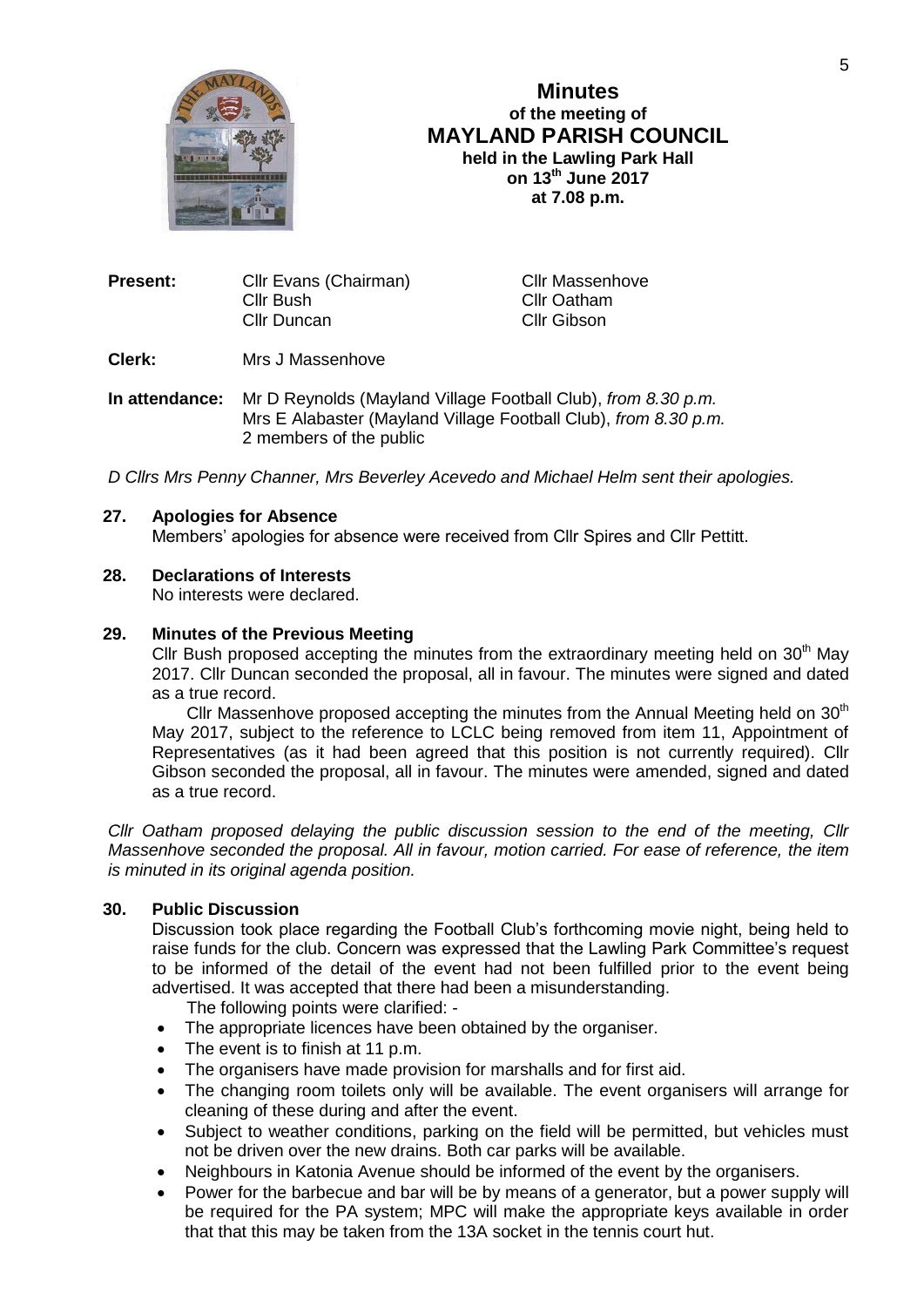## **31. Councillor Vacancy**

It was noted that three expressions of interest had been received and one formal application for the councillor vacancy. The Chairman invited the applicant to speak regarding his application and the qualities he could bring to the Council. Councillors then agreed unanimously in favour of co-opting Mr Barry Edwards.

*Cllr Edwards signed his Acceptance of Office.*

## **32. Planning**

The following applications were considered and comment to the Planning Authority agreed:

- - HOUSE/MAL/17/00538 To erect PVCU conservatory to the rear of the property. 61A West Avenue Mayland Essex CM3 6AE There were no objections and no additional comment to MDC.
- HOUSE/MAL/17/00544 Single-storey extension to side of dwelling to replace existing lean-to conservatory and dilapidated utility room. First floor extension over existing single-storey rear element 60 Nipsells Chase Mayland Essex CM3 6EJ There were no objections and no additional comment to MDC.

The following claim for a permitted development certificate was noted: -

PDE/MAL/17/00542

Rear extension which would extend beyond the rear wall of the original house by 8m, height to the eaves would be 3.3m and the maximum height would be 3.3m 87 Imperial Avenue Mayland Essex CM3 6AJ

The following appeal decision was noted: -

 FUL/MAL/16/00445 (Appeal Ref: APP/X1545/W/17/3168271) Land Adjacent Whispering Trees Mayland Green Mayland Construction of a one bedroom bungalow APPEAL DISMISSED

Withdrawal of the following planning application was noted: -

 HOUSE/MAL/17/00416 PP-05990137 First floor extension to existing bungalow to create additional bedroom space. Nortonlea 6 Katonia Avenue Mayland Essex

Withdrawal of the following appeal was noted: -

 OUT/MAL/15/00678 (Appeal Ref: APPX/1545/W/16/3148925) Whitecap Mushroom Farm - Mill Road – Mayland Demolition of former Whitecap Mushroom Farm and associated outbuildings for redevelopment of up to 35 residential dwellings, including upgrading of Mill Road to an adoptable standard. Access to be taken off Mill Road with some other matters reserved. (Resubmission of planning application ref: OUT/MAL/15/00018)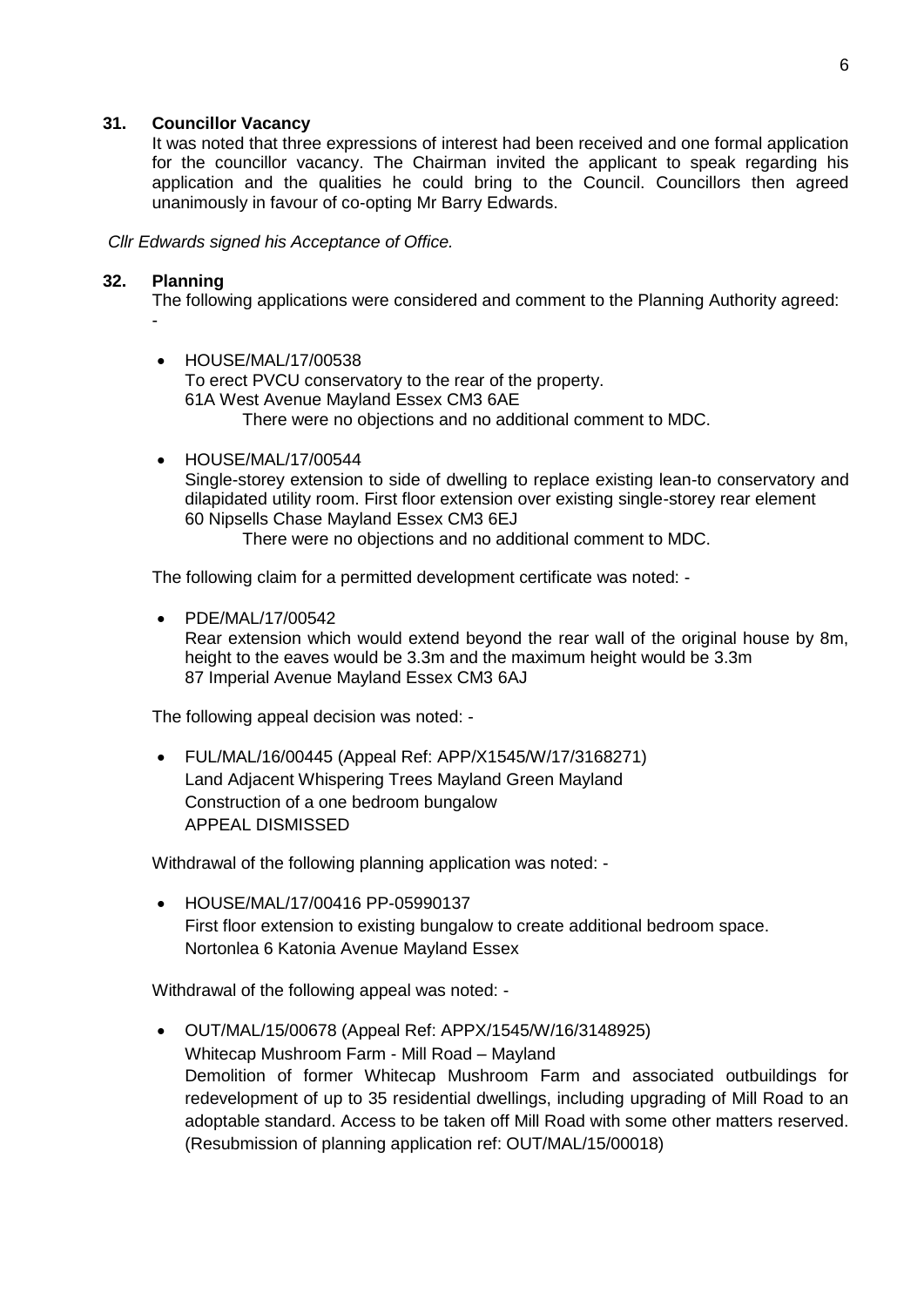# **33. Finance**

Councillors received a list of all payments and receipts. Cllr Gibson proposed approving them. Cllr Duncan seconded the proposal, 6 in favour; 1 object, motion carried. Cllr Oatham wished his objection to the pension contributions payment to be noted. The approved payments and receipts are listed below: -

## **TRANSFERS**

| Date      | From            | Τo                       |           |
|-----------|-----------------|--------------------------|-----------|
| 12-Jun-17 | Deposit Account | <b>Community Account</b> | 20,000.00 |
|           |                 |                          | 20,000.00 |

## **PAYMENTS**

| <b>Date</b> | Payee                                | Service/supply                                         | £ Gross   |
|-------------|--------------------------------------|--------------------------------------------------------|-----------|
| 30-May-17   | R C Baker Designs                    | Stage curtains                                         | 3,342.00  |
| 30-May-17   | Royal Mail Group Ltd                 | Mail re-direction service (3 months)                   | 185.00    |
| 09-Jun-17   | Range Right Ltd                      | Post/parcel drop box                                   | 199.00    |
| 13-Jun-17   | <b>Brady Corporation Ltd</b>         | Vacuum cleaner and bags                                | 104.62    |
| 13-Jun-17   | <b>Gregory Nichols</b>               | Architect's fees & disbursements                       | 4,576.60  |
| 13-Jun-17   | <b>Maldon District Council</b>       | Park Ranger Services, January                          | 220.32    |
| 13-Jun-17   | The Printing Place Ltd               | Printing of Annual Review 2017                         | 467.75    |
| 13-Jun-17   | <b>ASAP Office Services</b>          | Internal audit                                         | 126.00    |
| 13-Jun-17   | <b>NWG Business</b>                  | Water charges 10-11-16 to 23-4-17                      | 111.64    |
| 13-Jun-17   | <b>Maldon District Council</b>       | Annual play site inspections/reports                   | 201.60    |
| 13-Jun-17   | MSJ Garwood                          | Grass cutting to 25-5-17                               | 1,629.54  |
| 13-Jun-17   | MSJ Garwood                          | Weed/feed & chain harrowing football<br>pitches        | 875.76    |
| 13-Jun-17   | M & G Fire Protection (Essex)<br>Ltd | Fire Risk Assessment                                   | 390.00    |
| 13-Jun-17   | The Maylands Mayl Ltd                | Distribution of Annual Review                          | 66.00     |
| 13-Jun-17   | <b>MTA Contractors Ltd</b>           | Sona electrical installation (inc additional<br>costs) | 2,226.00  |
| 13-Jun-17   | Park Leisure & Sport Ltd             | Sona installation & warranty                           | 11,064.00 |
| 13-Jun-17   | Casual Hirer LPH                     | Hall deposit refund                                    | 50.00     |
| 13-Jun-17   | Mrs J Massenhove                     | Expenses (2 mnth use of home office +<br>Voipfone)     | 179.74    |
| 13-Jun-17   | Mrs J Massenhove                     | Petty cash (float increased to £150)                   | 144.27    |
| 13-Jun-17   | <b>Essex Pension Fund</b>            | Pension contributions, June                            | 388.26    |
| 23-Jun-17   | MPC staff                            | Staff wages                                            | 1,894.54  |
| 30-Jun-17   | <b>HMRC</b>                          | Tax and NI                                             | 1,361.25  |
|             |                                      |                                                        | 29,803.89 |

## **RECEIPTS**

| $11-May-17$ | <b>Essex County Council</b>   | CIF wi-fi grant                           | 379.00 |
|-------------|-------------------------------|-------------------------------------------|--------|
| 17-May-17   | S Walsh (Pilates)             | Hall hire to 26-4-17                      | 16.00  |
| 17-May-17   | Casual Hirer LPH              | Hall hire & deposit                       | 82.00  |
| 17-May-17   | M Clark (Netball)             | Netball court hire, 10 sessions           | 30.00  |
| 24-May-17   | S Walsh (Pilates)             | Hall hire to 17-5-17                      | 48.00  |
| 24-May-17   | Mayland Village Football Club | Pitch fees April & May, container licence | 319.28 |
| 13-Jun-17   | S Walsh (Pilates)             | Hall hire to 24-5-17                      | 16.00  |
|             |                               |                                           |        |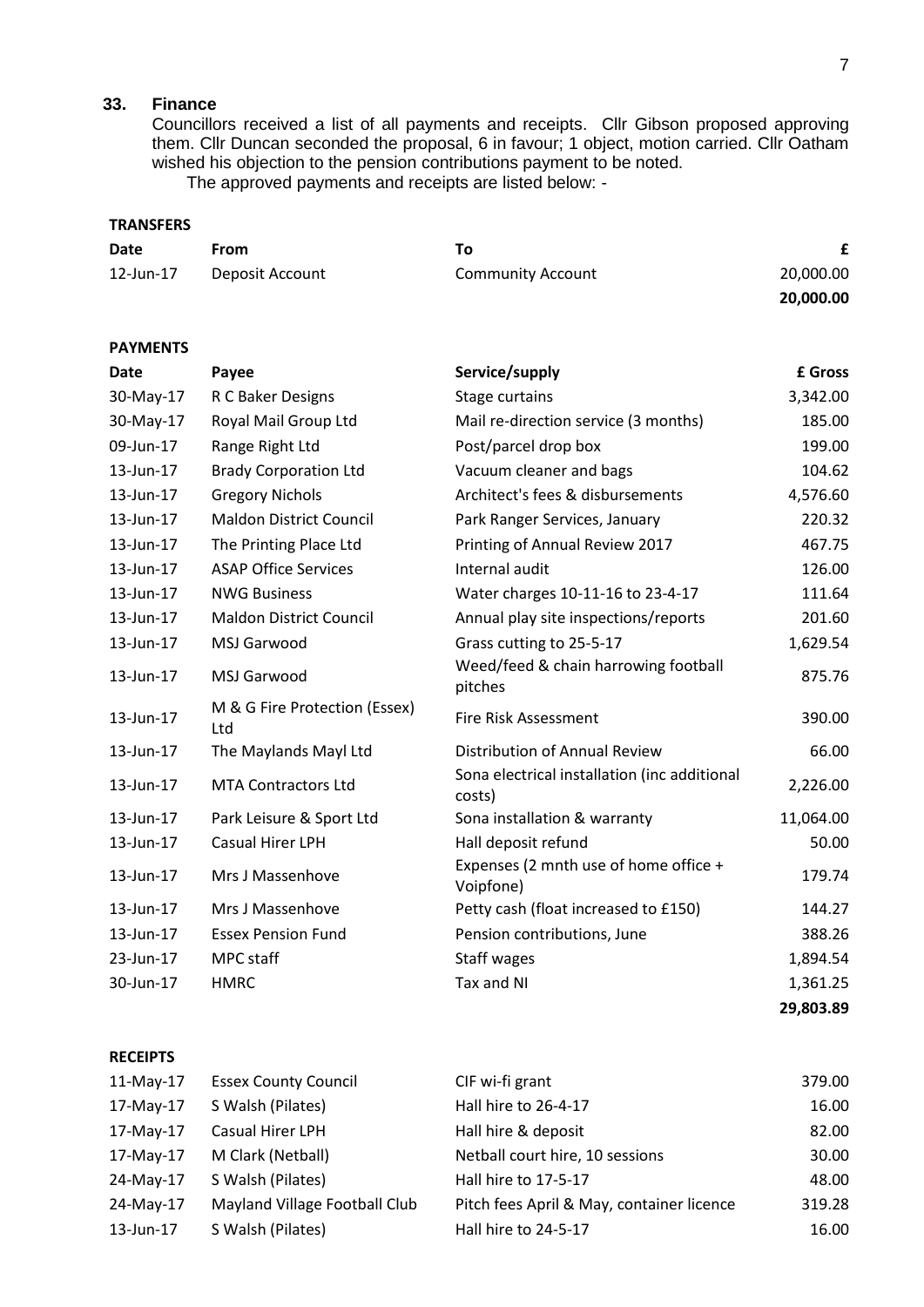|              |                  |                           | 988.28 |
|--------------|------------------|---------------------------|--------|
| 13-Jun-17    | D Down           | Hall hire 6-6-17 & 9-6-17 | 16.00  |
| $13$ -Jun-17 | Casual Hirer LPH | Hall hire & deposit       | 82.00  |

8

#### **PETTY CASH**

| Date      | <b>Pavee</b>  | Service/supply             | <b>£</b> Gross |
|-----------|---------------|----------------------------|----------------|
| 09-May-17 | Makro         | Washroom consumables       | 37.73          |
|           | Wickes        | Bolster chisel and holesaw | 27.77          |
|           | <b>Wickes</b> | Postcrete and saw          | 25.15          |
| 07-Jun-17 | Post Office   | Postage (footpath appeal)  | 3.62           |
|           |               |                            | 94.27          |

Bank statements and reconciliations were signed by Cllr Gibson. Verification of the bank reconciliations was noted.

#### **34. Subscriptions**

The Chairman proposed renewing subscriptions to the following bodies as they become due during the course of the year: -

- Dengie Hundred Bus Users Group
- PRS
- The Conservation Volunteers
- Rural Community Council of Essex
- Information Commissioner
- Dengie Hundred Group of Parish Councils
- Society of Local Council Clerks
- RCCE Network Membership (NP)
- Essex Wildlife Trust
- Essex Playing Field Association
- NALC/EALC

Cllr Bush seconded the proposal, all in favour. Motion carried.

#### **35. Clerk's Report**

Each Councillor has received an update on matters from the previous meeting.

Cllr Oatham enquired after the progress of registration of Gladwell Walk; the relevant forms have been obtained but professional guidance, possibly from Cllr Massenhove, is required for their completion.

Cllr Oatham enquired after the progress of insulating the tennis court hut; an additional quotation is being sought.

#### **36. Lawling Park Committee** *including Bakersfield, Lawling Playing Field & Dog Walk Area* Each Councillor has received a copy of the minutes from the previous LPC meeting. It was noted that posted positive comments regarding the Sona Arch have been posted

by residents on social media.

# **37. Highways**

Nothing to report.

- **38. Parks & Open Spaces** *including George Everitt Memorial Park, Cardnell Brothers Memorial Park Field & Mayland Nature Reserve* Nothing to report.
- **39. Village Environment** *including Lighting, Vandalism, Sea Wall, Transport* Cllr Duncan, having attended a recent Transport Representatives Meeting, advised that Hedingham Busways has been awarded the new bus contract. A service will run every 1